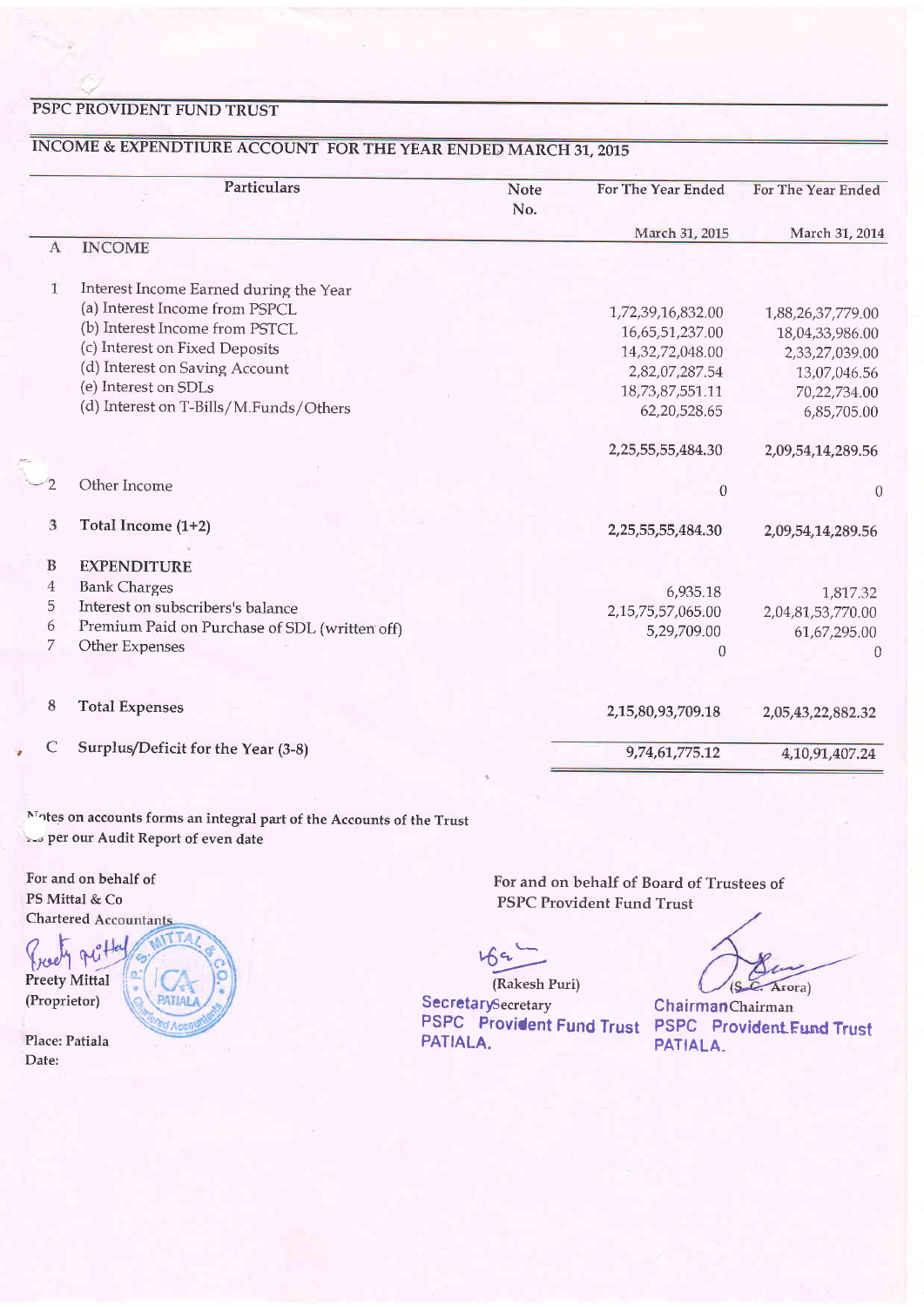## PSPC PF TRUST

| <b>BALANCE SHEET AS AT MARCH 31, 2015</b>               |                 |                     |                      |  |  |  |
|---------------------------------------------------------|-----------------|---------------------|----------------------|--|--|--|
| Note No<br>Particulars                                  | p.              | As at               | (Rupees)<br>As at    |  |  |  |
|                                                         |                 | March 31, 2015      | March 31, 2014       |  |  |  |
|                                                         |                 |                     |                      |  |  |  |
| <b>I EQUITY AND LIABILITIES</b>                         |                 |                     |                      |  |  |  |
| 1 Funds                                                 |                 |                     |                      |  |  |  |
| Employees General Provident Fund A/C                    |                 | 2712,15,58,815.00   | 2633, 95, 29, 867.00 |  |  |  |
| Surplus/(Deficit) for Income & Expendture (Old Balance) | 4,10,90,307.24  |                     |                      |  |  |  |
| <b>Current Period</b>                                   | 9,74,61,775.12  | 13,85,52,082.36     | 4,10,90,307.24       |  |  |  |
| Total                                                   |                 | 2726,01,10,897.36   | 2638,06,20,174.24    |  |  |  |
| <b>II ASSETS</b>                                        |                 |                     |                      |  |  |  |
| 1 Balance with Banks                                    |                 |                     |                      |  |  |  |
| i) State Bank of Patiala (SB A/C)                       | 8,962.47        |                     |                      |  |  |  |
| ii) Yes Bank (SB A/C)                                   | 39,78,85,297.23 |                     |                      |  |  |  |
| iii) State Bank of India (SB A/C)                       | 486.00          |                     |                      |  |  |  |
| iv) ICICI (SB A/C)                                      | 1,067.64        |                     |                      |  |  |  |
| v) Axis Bank (SB A/C)                                   | 44.15           |                     |                      |  |  |  |
| vi) HDFC Bank (SB A/C)                                  | 149.00          |                     |                      |  |  |  |
| vii) HDFC Bank (SB A/C) CSGL                            | 1,16,103.00     |                     |                      |  |  |  |
| viii) Vijaya Bank (SB A/C)                              | 1,054.00        |                     |                      |  |  |  |
| ix) OBC (SB $A/C$ )                                     | 1,040.00        |                     |                      |  |  |  |
| x) IndusInd Bank                                        | 40,08,06,887.87 | 79,88,21,091.36     | 39,67,79,671.35      |  |  |  |
| 2 Receivables                                           |                 |                     |                      |  |  |  |
| i) PSPCL Loan Account                                   |                 | 1785,49,33,239.00   | 2004,00,83,210.00    |  |  |  |
| ii) PSPCL Current Account                               |                 | 205, 34, 91, 759.00 | 64, 33, 11, 427.00   |  |  |  |
| iii) PSTCL Loan Account                                 |                 | 175,63,88,887.00    | 197,59,37,503.00     |  |  |  |
| iv) PSTCL Current Account                               |                 | 16,25,61,524.00     | 4,05,12,088.00       |  |  |  |
| 3 Investments                                           |                 |                     |                      |  |  |  |
| i) State Development Loans (SDLs)                       |                 | 226,82,35,000.00    | 139,46,60,000.00     |  |  |  |
| ii) Fixed Deposit                                       |                 | 182,97,00,000.00    | 130,50,00,000.00     |  |  |  |
| iii) Treasury Bills                                     |                 | 36,51,18,500.00     | 51,47,89,600.00      |  |  |  |
| iv) Mutual Funds                                        |                 | 11,12,00,000.00     | 4,75,00,000.00       |  |  |  |
| 4 Interest/Income Accrued On:                           |                 |                     |                      |  |  |  |
| i) Fixed Deposits                                       | 288,79,981.00   |                     | 1,32,67,747.00       |  |  |  |
| ii) State Developments Loans                            | 294,95,823.00   |                     | 80,93,222.89         |  |  |  |
| iii) Treasury Bills                                     | 6,79,474.00     |                     | 5,87,815.00          |  |  |  |
| iv) Mutual Funds                                        | 6,05,619.00     | 596,60,897.00       | 97,890.00            |  |  |  |
| Total                                                   |                 | 2726,01,10,897.36   | 2638,06,20,174.24    |  |  |  |

Notes on accounts forms an integral part of the Accounts of the Trust As per our Seperate Report of even date

For P S Mittal & Co. Chartered Accountants FRN 026130N  $\%$ 

Preety Mittal<sup>ered</sup> A (Proprietor) M.NO 526098 Place : Patiala Date:

For and on behalf of Board of Trustees of PSPC Provident Fund Trust

 $464$ (Rakesh Puri)

Secretary Secretary PSPC Provident Fund Trust PATIALA<sub>-</sub> PATIALA<sub>-</sub> Chairman

Arera) Chairman

PSPC Provident Fund Trus PATIALA.